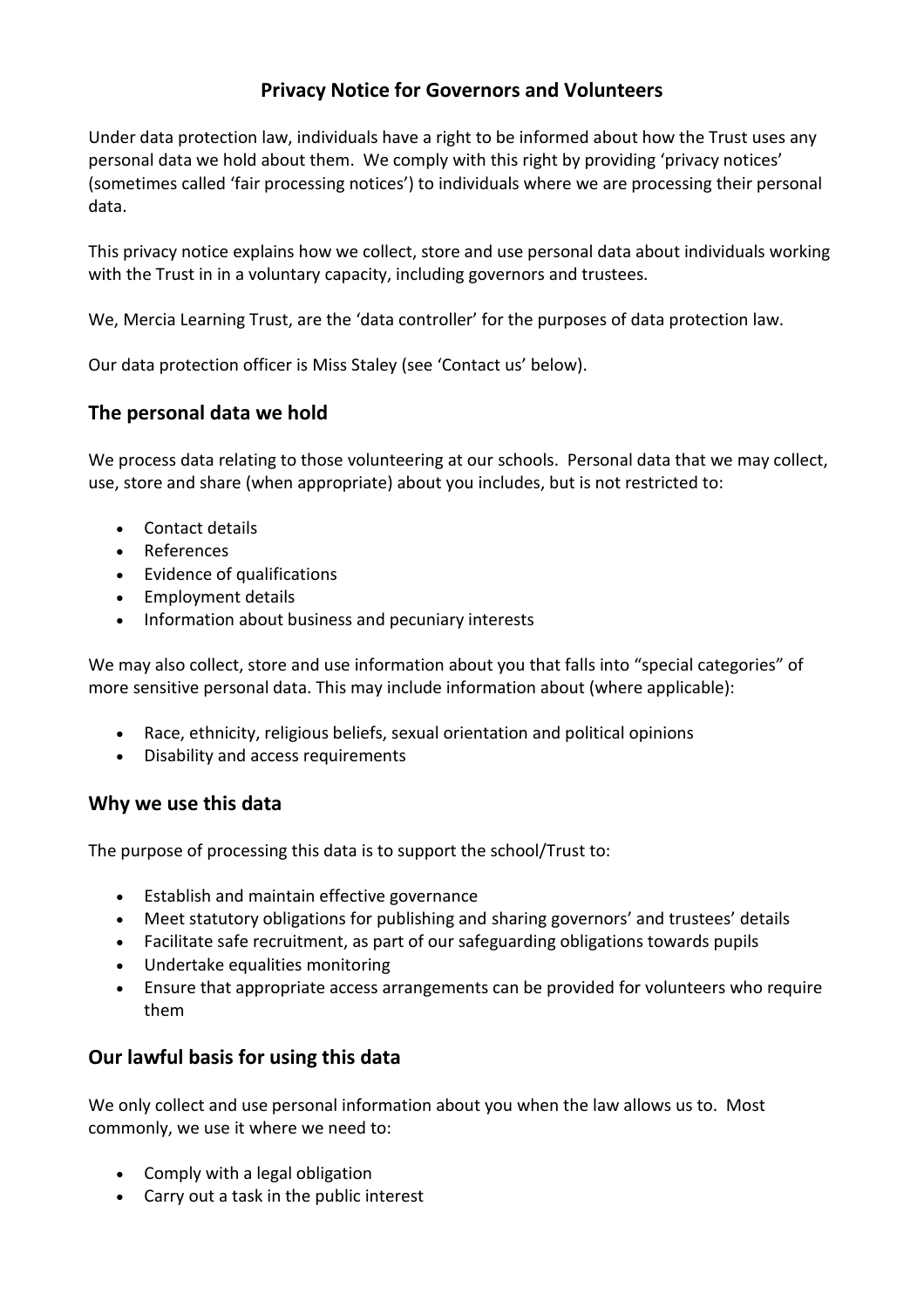Less commonly, we may also use personal information about you where:

- You have given us consent to use it in a certain way
- We need to protect your vital interests (or someone else's interests)

Where you have provided us with consent to use your data, you may withdraw this consent at any time. We will make this clear when requesting your consent, and explain how you go about withdrawing consent if you wish to do so.

Some of the reasons listed above for collecting and using personal information about you overlap, and there may be several grounds which justify our use of your data.

# **Collecting this information**

While the majority of the information we collect from you is mandatory, there is some information that you can choose whether or not to provide to us.

Whenever we seek to collect information from you, we make it clear whether you must provide this information (and if so, what the possible consequences are of not complying), or whether you have a choice.

## **How we store this data**

Personal data is stored in accordance with our Records Management Policy.

We maintain a file to store personal information about all volunteers. The information contained in this file is kept secure and is only used for purposes directly relevant to your work with the Trust.

When your relationship with the Trust has ended, we will retain and dispose of your personal information in accordance with our Records Management Policy.

A copy of our Records Management Policy is available on request. Please contact the school office. Alternatively, the retention schedule adopted by the Trust is the Information and Records Management Society's Toolkit for Schools and is available at [Information and Records](http://irms.org.uk/?page=schoolstoolkit&terms=%22toolkit+and+schools%22)  [Management Society's toolkit for schools](http://irms.org.uk/?page=schoolstoolkit&terms=%22toolkit+and+schools%22). Guidance on the retention of governor records begins on page 37.

## **Data sharing**

We do not share information about you with any third party without your consent unless the law and our policies allow us to do so.

Where it is legally required, or necessary (and it complies with data protection law) we may share personal information about you with:

- Government departments or agencies to meet our legal obligations to share information about governors/trustees
- Our local authority to meet our legal obligations to share certain information with it, such as details of governors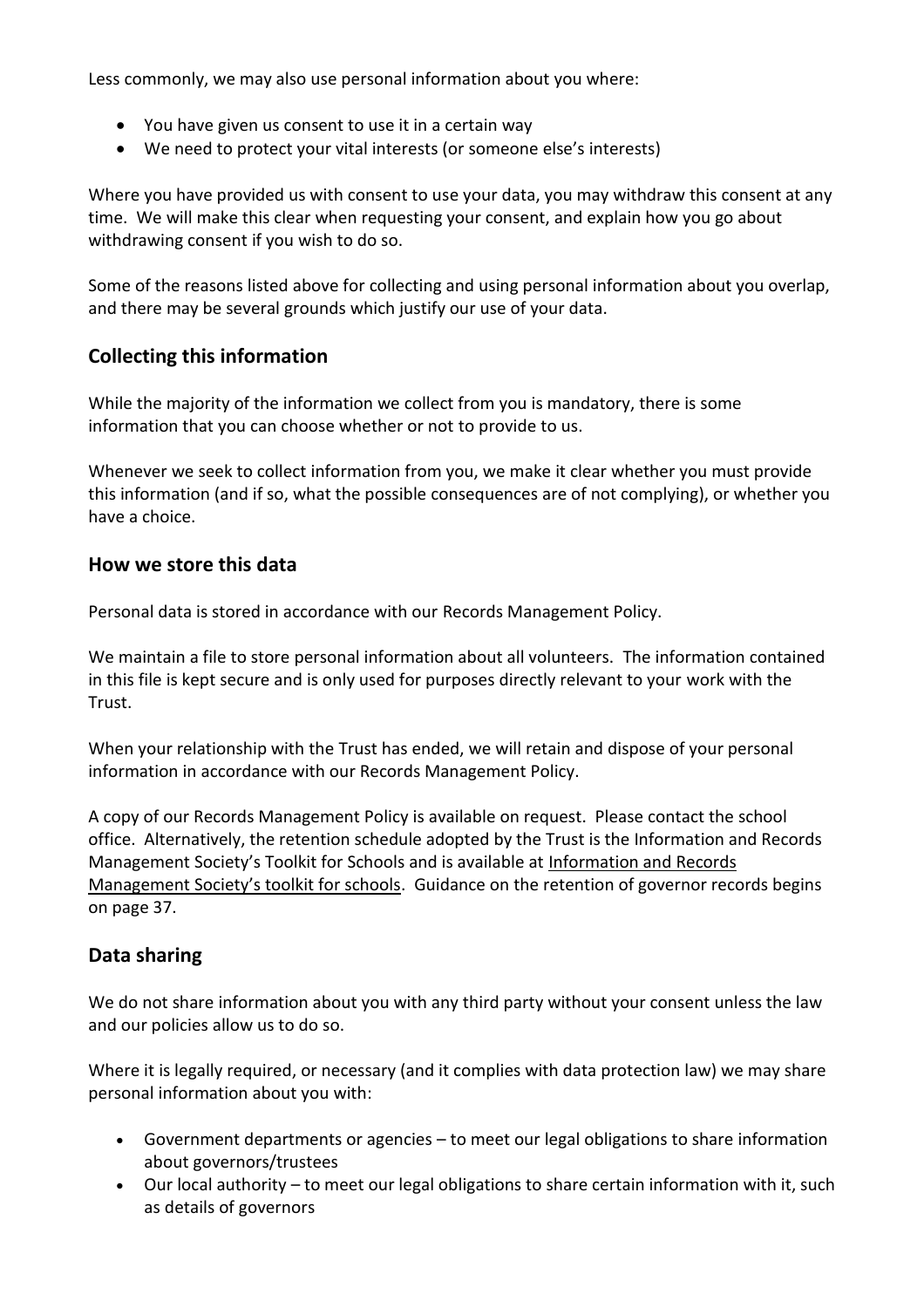- Suppliers and service providers to enable them to provide the service we have contracted them for, such as governor/trustee support
- Professional advisers and consultants
- Employment and recruitment agencies
- Police forces, courts

## **Transferring data internationally**

Where we transfer personal data to a country or territory outside the European Economic Area, we will do so in accordance with data protection law.

#### **Use of your personal information for marketing purposes**

Where you have given us consent to do so, the Trust may send you marketing information by email or text promoting Trust events such as parents' evenings, workshops or exhibitions of work that may be of interest to you. You can "opt out" of receiving these texts and/or e-mails at any time by contacting your Clerk to Governors, or by contacting our Data Protection Officer.

## **Your rights**

#### **How to access the personal information we hold about you**

Individuals have a right to make a 'subject access request' to gain access to personal information that the Trust holds about them.

If you make a subject access request, and if we do hold information about you, we will:

- Give you a description of it
- Tell you why we are holding and processing it, and how long we will keep it for
- Explain where we got it from, if not from you
- Tell you who it has been, or will be, shared with
- Let you know whether any automated decision-making is being applied to the data, and any consequences of this
- Give you a copy of the information in an intelligible form

You may also have a right for your personal information to be transmitted electronically to another organisation in certain circumstances.

If you would like to make a request, please contact our data protection officer.

#### **Your other rights regarding your data**

Under data protection law, individuals have certain rights regarding how their personal data is used and kept safe. You have the right to:

- Object to the use of your personal data if it would cause, or is causing, damage or distress
- Prevent your data being used to send direct marketing
- Object to the use of your personal data for decisions being taken by automated means (by a computer or machine, rather than a person)